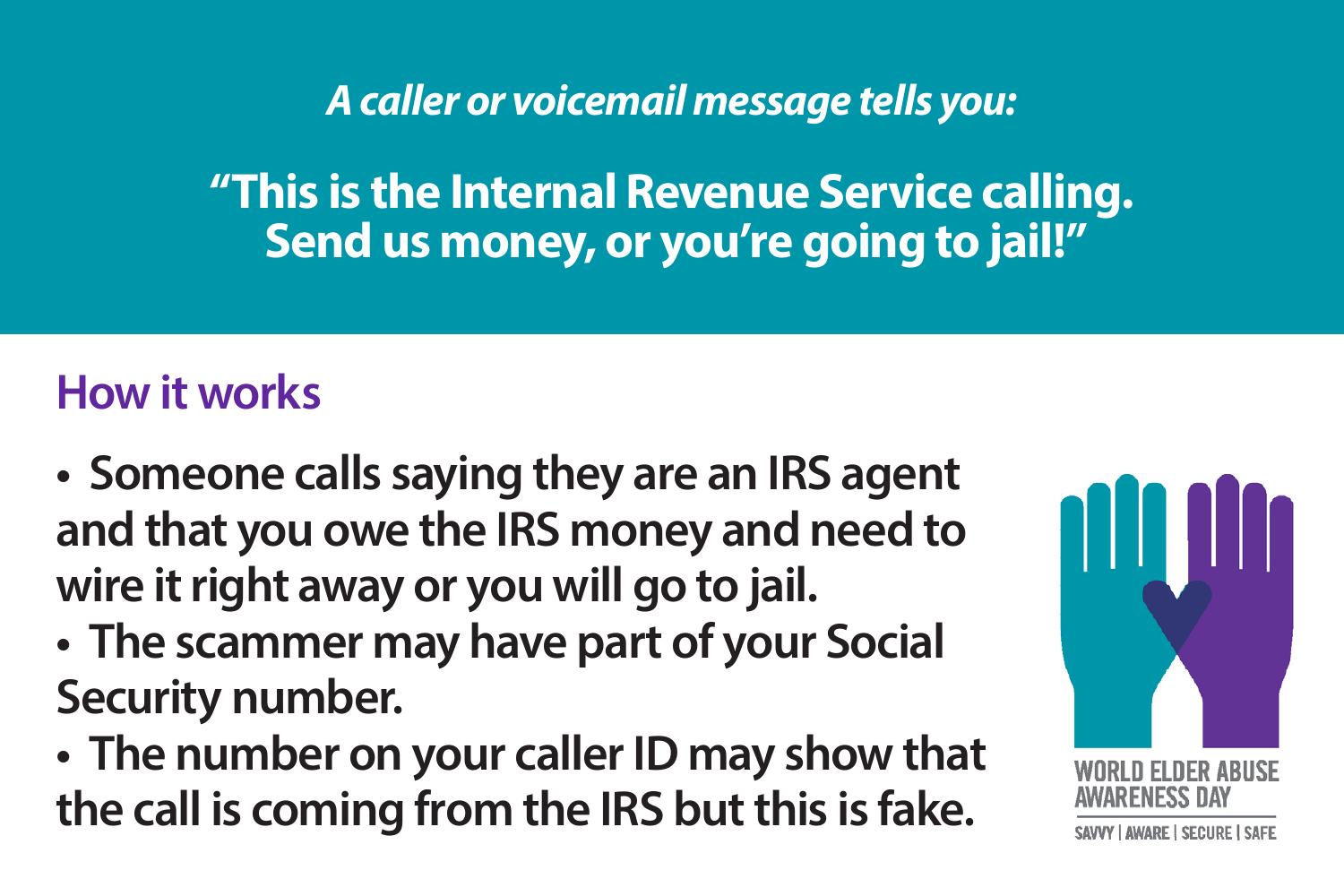**• They may ask you to load the money onto a prepaid debit card or iTunes gift card.**

## **How to fight back**

- **The IRS will only contact you by mail.**
- **HANG UP on anyone who claims to be an IRS Agent.**
- **Never return a call from someone claiming to be an IRS Agent.**
- **The IRS will never ask you to wire money or send money using prepaid debit cards, or gift cards.**

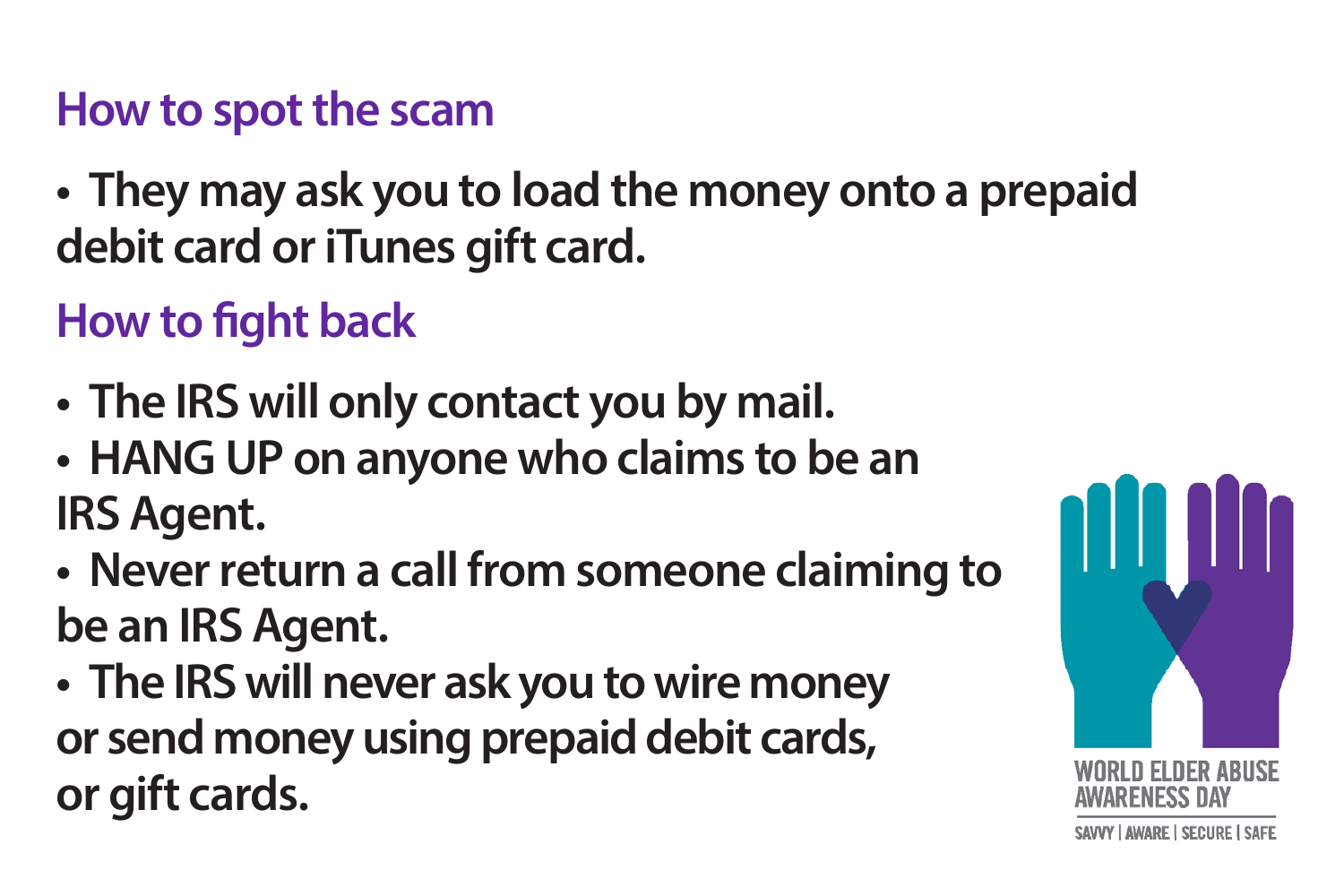*You get a message on an online dating site:* 

**"I am so glad we met. I want to spend the rest of my life with you!"**

- **Scammers register fake profiles on dating sites and pose as romantic prospects.**
- **After starting a relationship (sometimes sending flowers and gifts), they ask for money to fix their financial problems.**
- **After receiving the first payment, the scammer will ask for more money.**

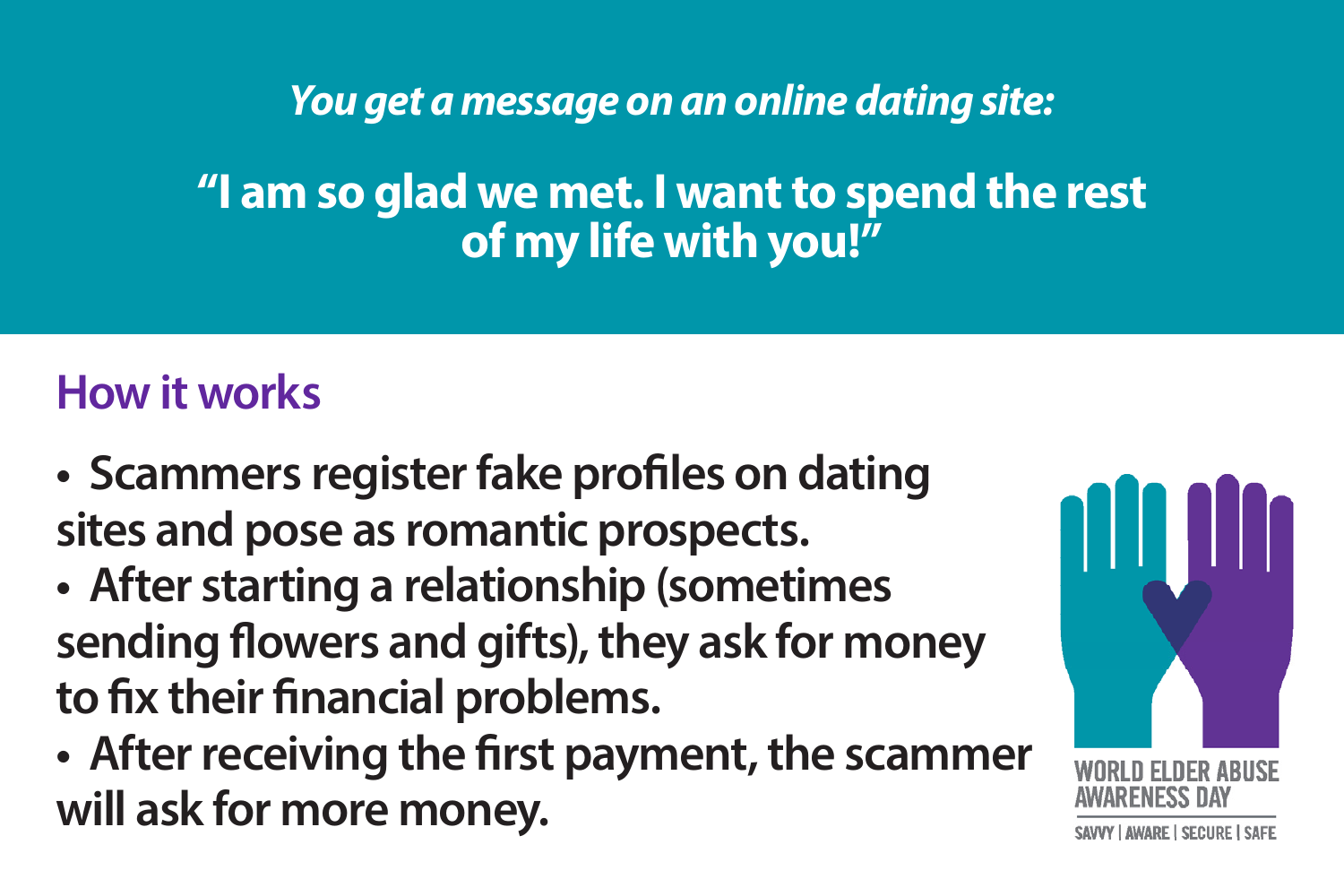- **If someone seems too good to be true, be cautious.**
- **If you own a home, the scammer may ask you to take out a reverse mortgage and wire them the loan proceeds.**

## **How to fight back**

- **NEVER send money to a person you met on an online dating site.**
- **If a romantic interest asks you for money, tell a trusted friend or family member.**
- **Be wary of romantic pursuers who don't want to meet your friends and family.**

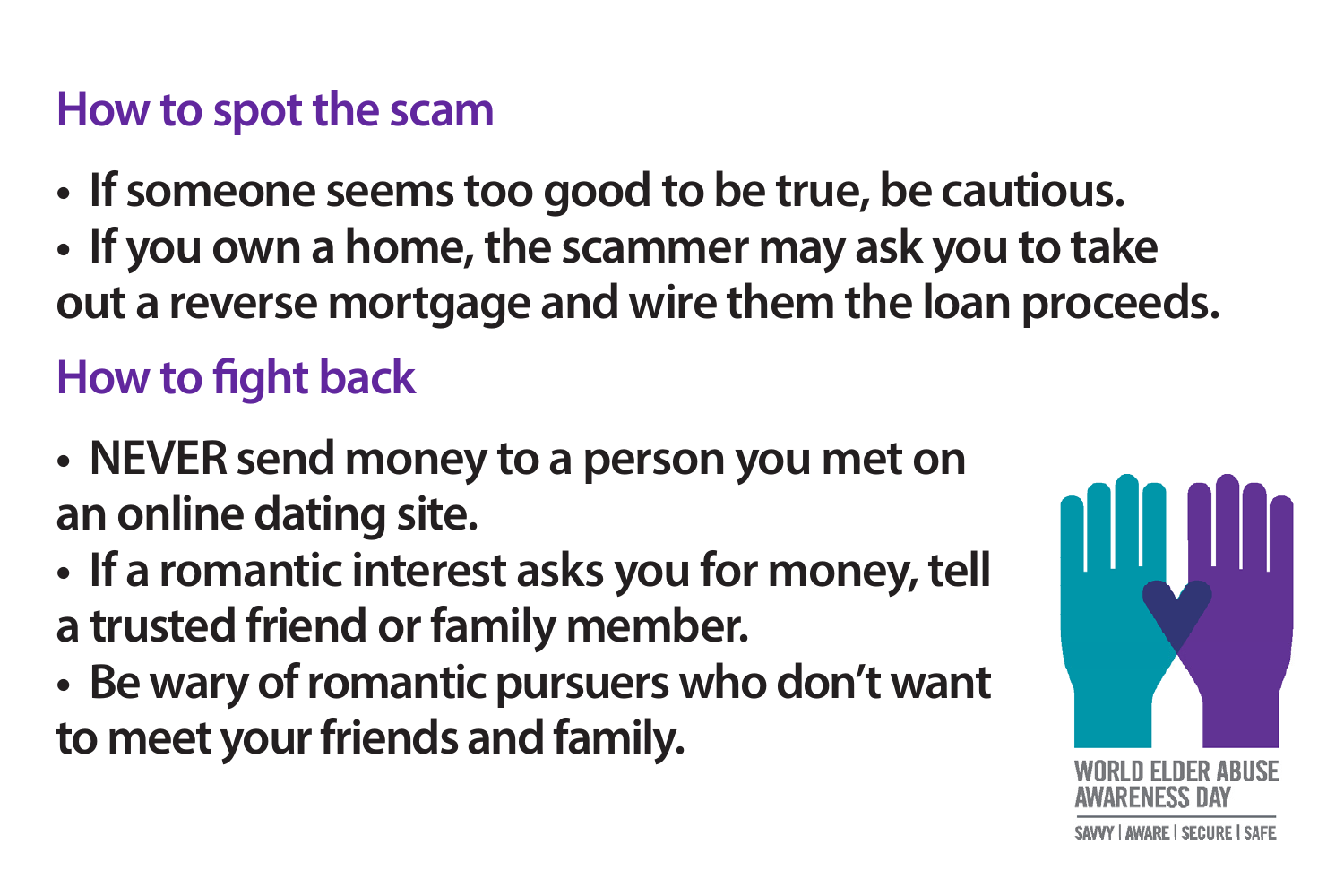*You receive a call or email from a relative:* 

**"It's me, Billy. I'm in trouble!"**

- **A person pretending to be a relative tells you that they are in trouble, often in jail or a foreign country.**
- **They will sound desperate and ask you to wire money to get them out of their problem.**
- **Once you send the money, they will disappear with it or ask for more.**

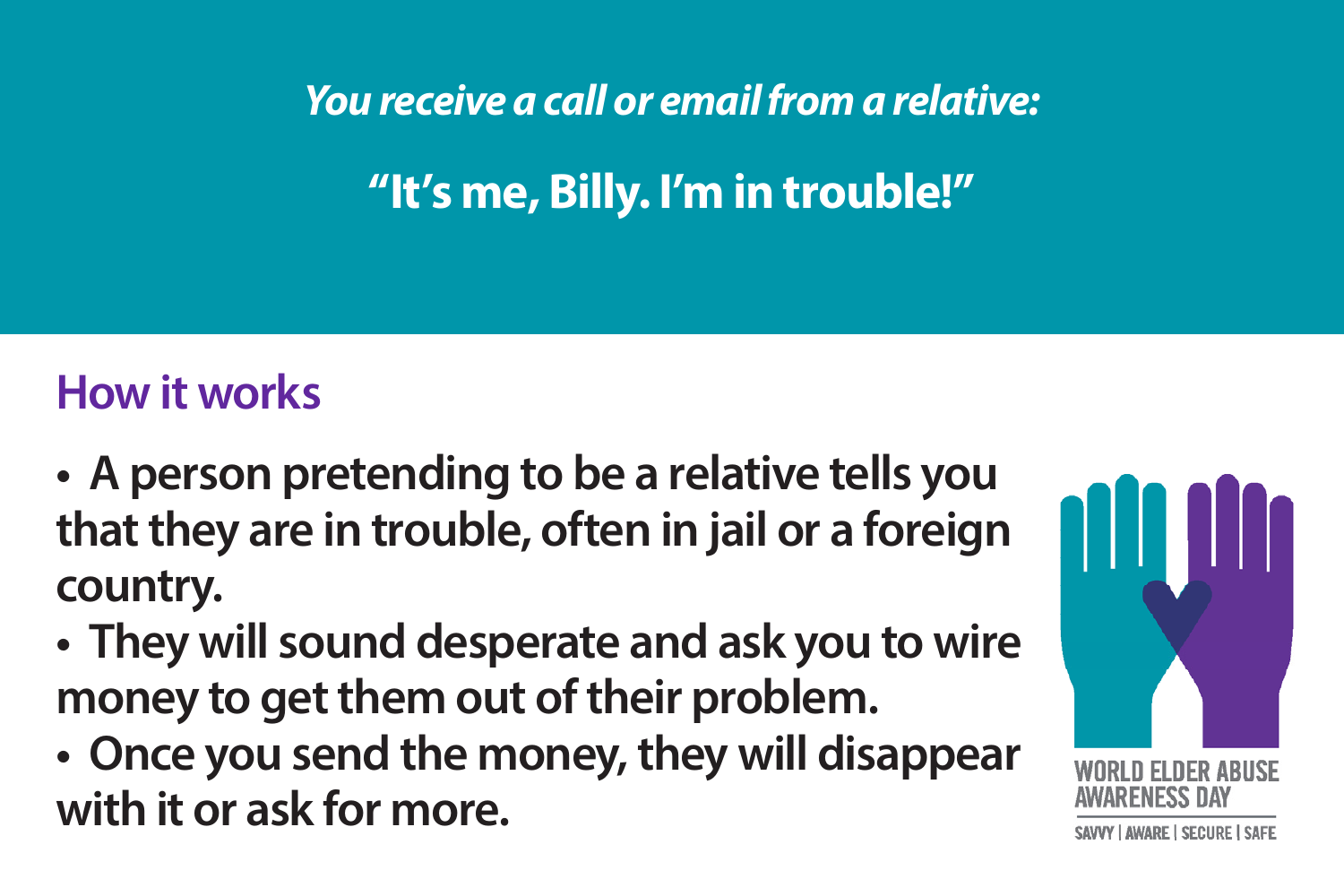- **They may ask you not to contact other family members because they are ashamed.**
- **The person may disguise his or her voice by pretending to cry.**
- **Sometimes they will even put their "lawyer" on the phone.**
- **They often have specific information about you and your family, because they have researched your family on social media.**

## **How to fight back**

**• Never send money or give credit card info to anyone claiming you be a relative stuck in a jail or facing urgent legal or medical problems. • Call relatives if you are concerned about a family member's safety.**

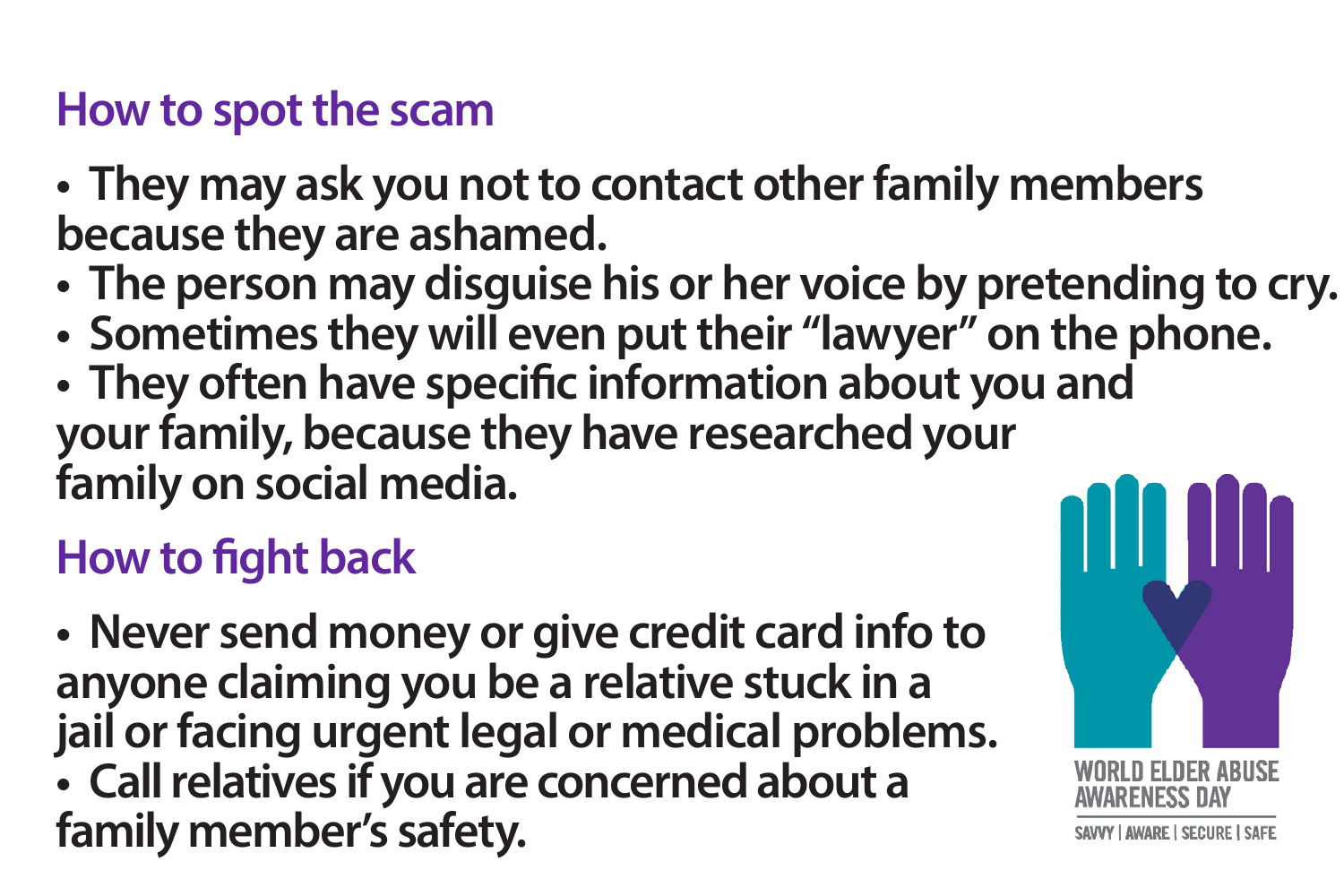#### *A computer window pops up:*

**"Your computer is infected! Click here to get it fixed!"**

- **A warning tells you to click on a link or download a free app to diagnose or fix the problem.**
- **Scammers want to install software to steal your personal data, or that you will later be charged for it.**

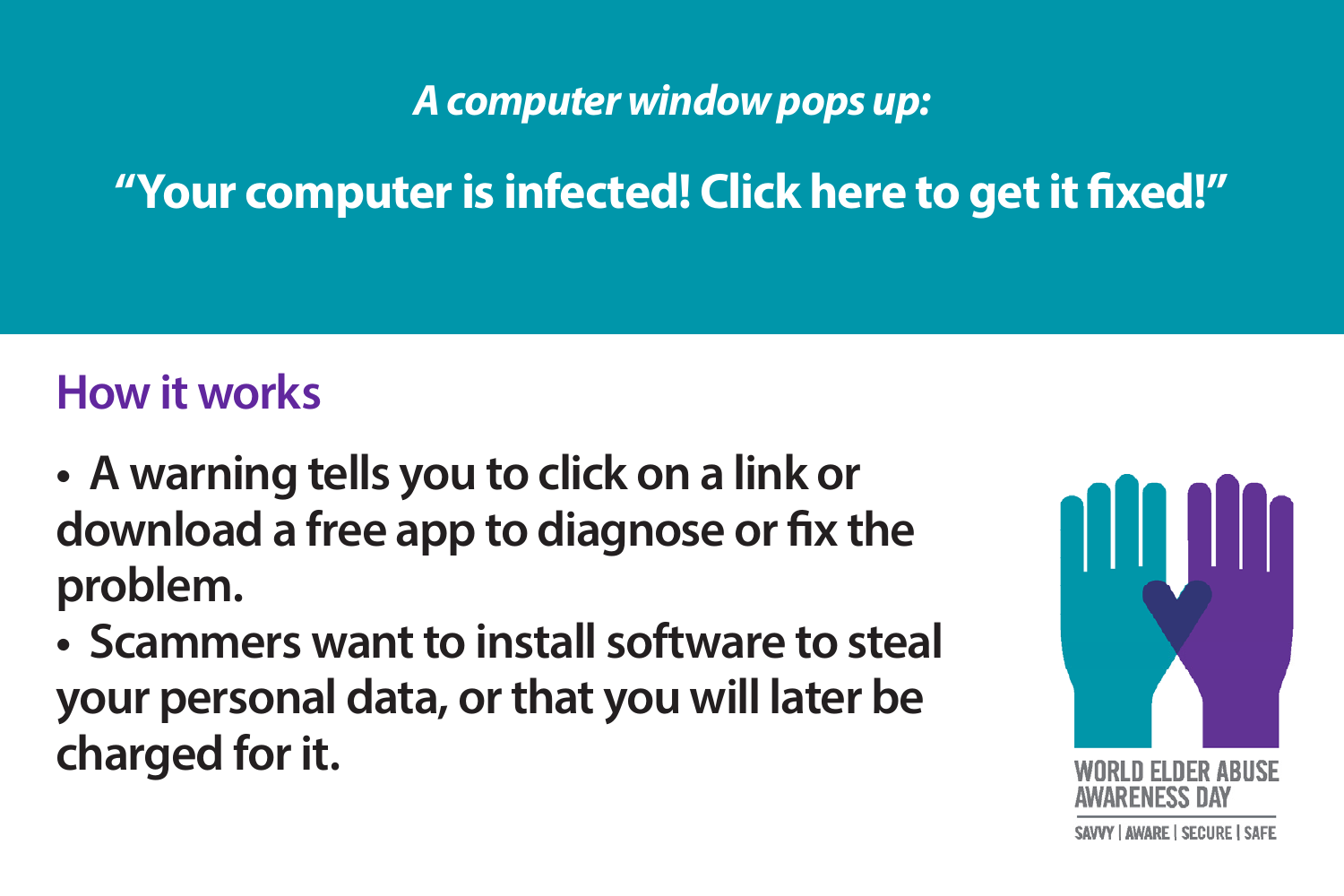- **Scammers may also call you on the phone explaining that you need their help.**
- **The warning message may include a logo from Microsoft, Google, or Apple.**
- **While installing the software, you may be asked for passwords, credit card info, and so on.**

# **How to fight back**

- **Ignore anyone who contacts you about tech support by phone, email, or pop-up windows. • Never "confirm" or "verify" personal information with callers or via email, phone or chat.**
- **Ask a trusted friend or family member to help you protect your computer from viruses.**

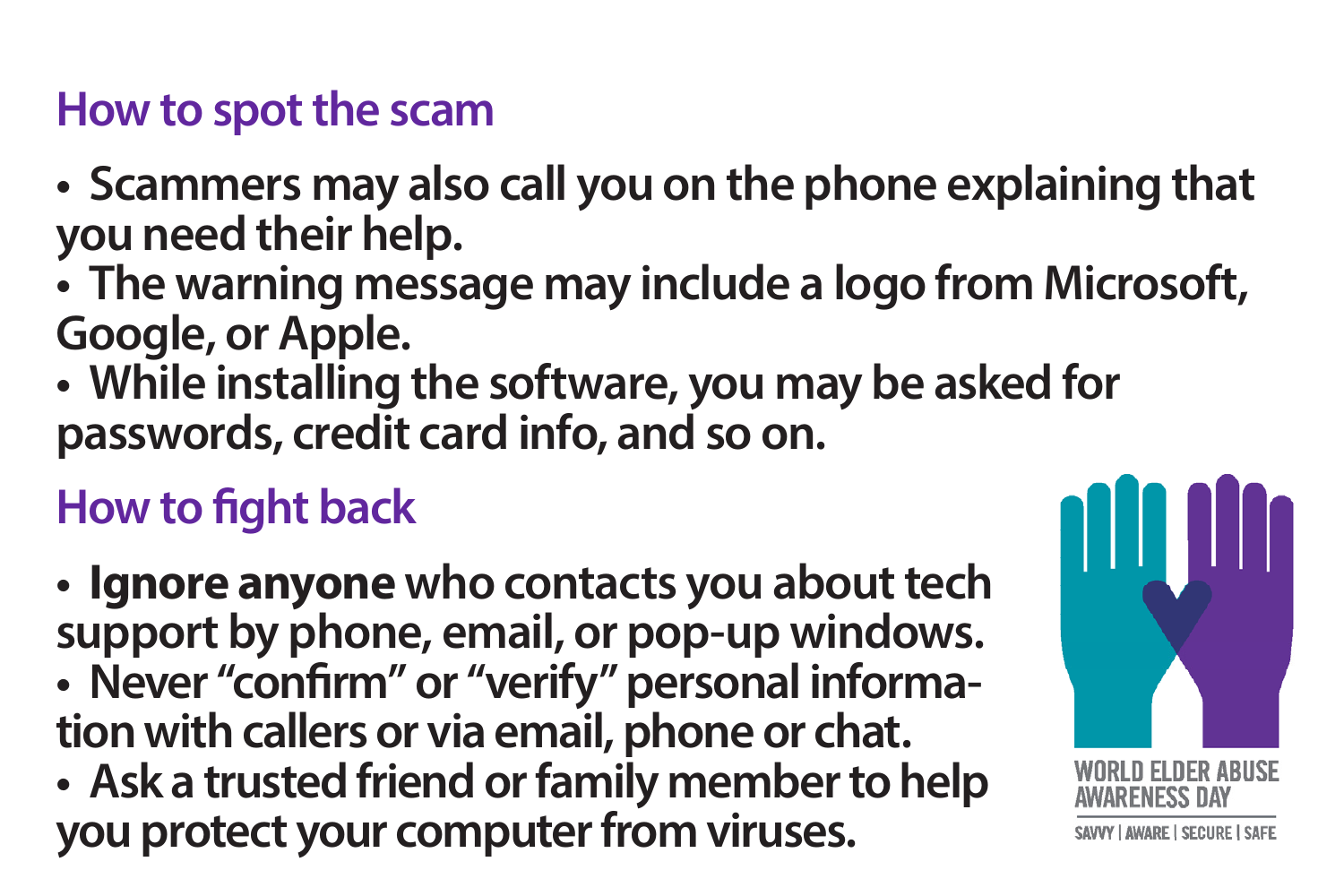*You receive a letter or phone call saying:*

**"You're a guaranteed winner!"**

- **You receive a "prize" check to deposit into your bank account.**
- **The credit appears in your account balance right away.**
- **Scammers quickly contact you to collect fees or taxes on the "prize."**
- **A few days later, the check will be rejected or "bounced" - when the bank realizes it is fake.**